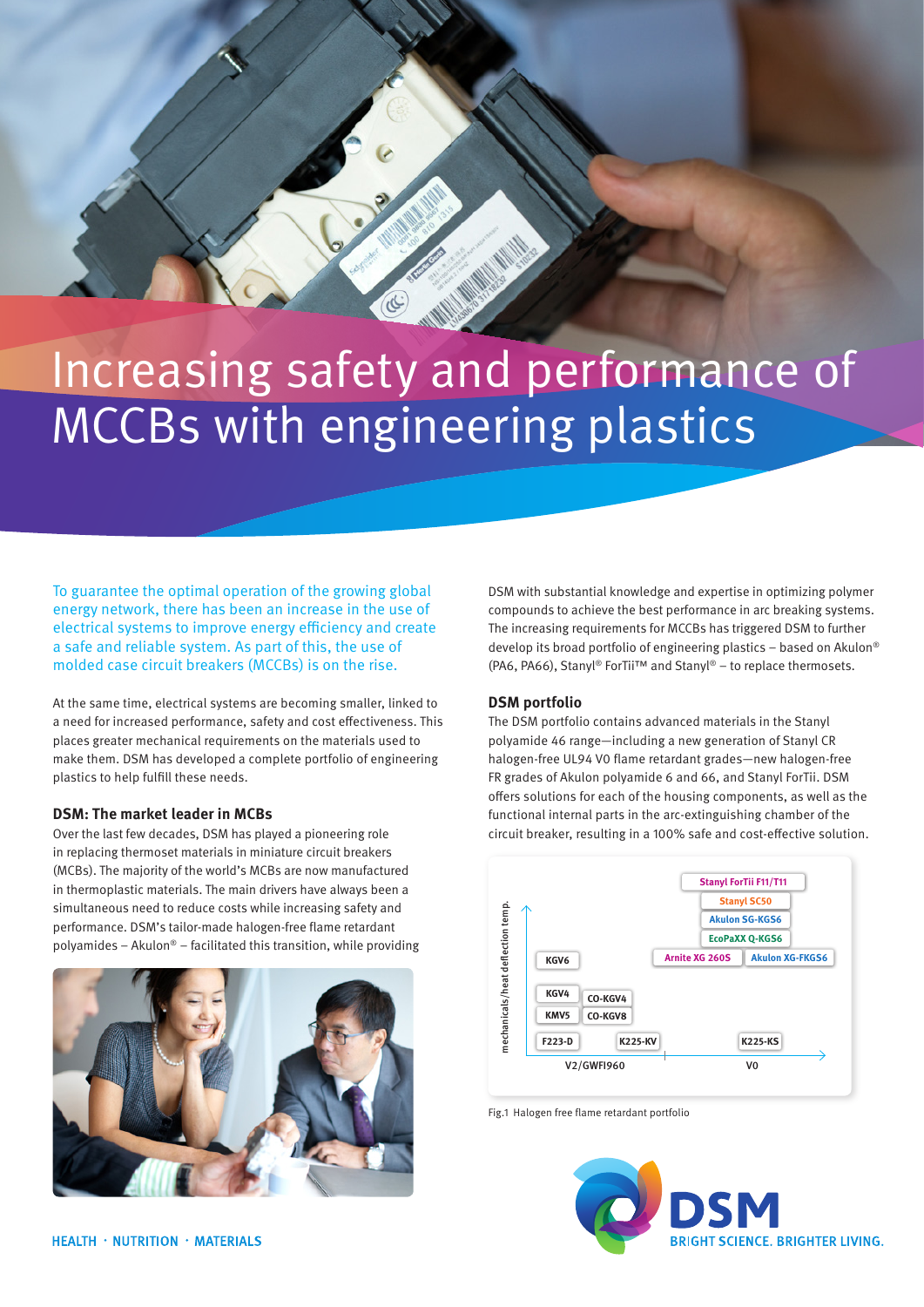These materials enable DSM's customers to produce parts with improved electrical endurance, enhanced aesthetics and reduced wall thicknesses compared with parts made in traditional thermoset compounds.



# **MCCB housings**

Replacing the thermoset materials typically used in MCCB housing with DSM engineering plastics results in thinner wall thicknesses with a volume reduction of up to 25%. This leads to cost reductions up to 15%, while increasing design flexibility and facilitating smart assembly solutions and integrated functionality. DSM's materials provide improved safety and electrical endurance, as well as increasing the use of environment-friendly materials.

DSM also offers a selection of halogen-free flame-retardant PA6 and PA66 materials. Akulon XG-FKGS6 and Akulon SG-KGS6 are 30% glass-reinforced flame retardant materials that meet UL94 V0 at very thin wall thicknesses, and are optimized for use in the bottom and middle cover of the MCCB.



Fig.2 Optimized design of MCCB housing

DSM's portfolio of UL94 V2/GWFI 960°C PA6 grades deliver even better price performance. Akulon K222-KGV6, a 30% glass-reinforced polyamide 6, has proven performance in MCB housings, and is also suitable for use in MCCB applications with low thermo-mechanical demands. Its formulation has been optimized for electrical performance.

### **Internal functional components**

Akulon, Stanyl and Stanyl ForTii meet all the stringent requirements for tripping bars, pripping unit parts and chamber materials, where thermo-mechanical and electrical performance are essential. DSM's new Stanyl ForTii portfolio provides exceptional characteristics for parts with more demanding requirements.

Stanyl ForTii F11 and F12 are cost-competitive solutions that offer a heat deflection temperature (HDT) of 305°C, combined with excellent dielectric aging performance at 150°C. The materials have high CTI values at 600 Volts to ensure good electrical endurance, even in the colour black. They also offer low corrosion – both in manufacturing and use – low outgassing, and improved surface aesthetics.



#### **Arc chamber parts**

The ever-increasing market requirements also demand higher performance from MCCBs. Higher breaking capacities need to be realized with smaller components. This requires optimization of the design, but also of the polymer materials used in the MCCB. Particularly in thermoset designs, the decreased space creates issues with arc breaking and, potentially, low isolation resistance, due to soot formation and deposition during and after breaking.

This can create a safety hazard, in addition to reducing the electrical endurance of the device. DSM has developed a Stanyl PA46 compound that significantly improves the arc breaking performance of an MCCB, with lower energy dissipation due to faster arc quenching, and higher isolation resistance after (repetitive) short circuits due to lower soot formation. Both contribute to the improved safety and performance of the MCCB.



Fig.3 Gas out performance of several materials

The newly developed Stanyl CR310 compound features a melting point of 295°C, making it suitable for use in high breaking capacity MCCBs. Current solutions based on BMC, PA6/POM, and PA6/PP blends will melt under these conditions. Stanyl CR310's high melting point combined with DSM's newly developed flame retardant create a unique functional behavior not seen in more conventional systems.